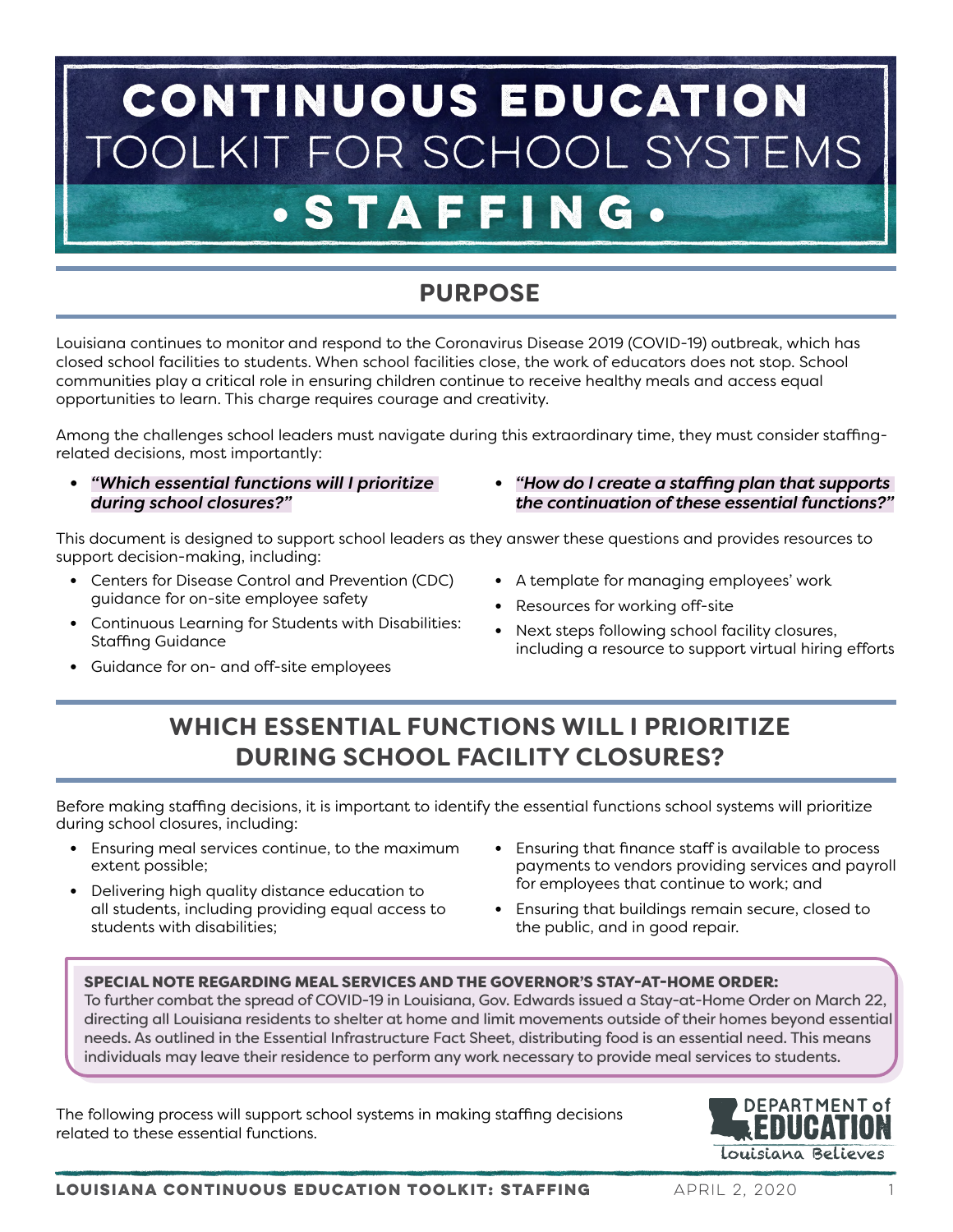## **HOW DO I CREATE A STAFFING PLAN THAT SUPPORTS THE CONTINUATION OF ESSENTIAL FUNCTIONS?**



## *Determine which employees will be involved in executing each of the essential functions and whether they can do so off-site or if their on-site presence is needed.*

When considering which employees need to be on-site and which do not, address the following questions:

- **•** Is use of the building absolutely essential, or can the necessary tasks be completed virtually?
- **•** Does the employee's presence in the building increase safety (e.g., employees who clean and sanitize the building) or decrease safety (e.g., lead to gatherings that put people at risk)?
- **•** If use of the building is essential, how will the school and/or school system implement **[CDC-aligned protocols for employees' safety](https://www.cdc.gov/coronavirus/2019-ncov/community/guidance-business-response.html)**?



### *Contact the school system's personnel director and legal counsel to answer key staffing questions.*

Working with the personnel director and legal counsel, school systems should consider:

- **•** Any limitations school systems may have in directing staff according to the employee handbook, board policies, contracts, collective bargaining agreements, or any other related considerations; and
- **•** Any considerations relative to paying employees during school closures. This might include questions surrounding:
	- » Paying hourly, part-time, or non-exempt employees who are unable to work off-site; and
	- » Paying employees time and a half or hazard pay for their services during these extenuating circumstances (e.g., cafeteria workers, janitorial staff).



#### *Create a staffing plan aligned to the questions answered above.*

Gather key leaders to create a staffing plan that will enable the school system to continue to provide the essential functions identified above. The plan should include:

- **•** Where employees should report during the closures (e.g., their school building, central office, work from home);
- **•** To whom employees should report during the closure;
- **•** The duties that employees are expected to conduct during their work time, including *how instructional staff can be utilized to support students with disabilities in accessing high quality instruction and materials through a continued learning environment* (See **[appendix](#page-2-0)**);
- **•** How and when employees will be paid;
- **•** What flexibilities are provided for employees who need childcare coverage or those who have been exposed to the virus and are quarantined (e.g., ability to work off-site or with flexible work hours); and
- **•** How employees will be supported, including what tasks they can complete on-site and offsite to support school system operations.
	- » For educators, this may include guidance around preparing for delivery of instruction via multiple delivery models. The Department has compiled a number of resources, which are available in the **[Continuous Education: Guidance and Tools](https://www.louisianabelieves.com/docs/default-source/covid-19-resources/louisiana-continuous-education-toolkit---guidance-and-tools.pdf)** document.
	- » For non-instructional staff, principals and central office supervisors should develop lists of activities to be accomplished. School systems could limit the number of staff who need to report in person by creating remote access to systems, for example, finance systems or inventory systems. The Appendix includes a template that can be used to manage staff work during this time.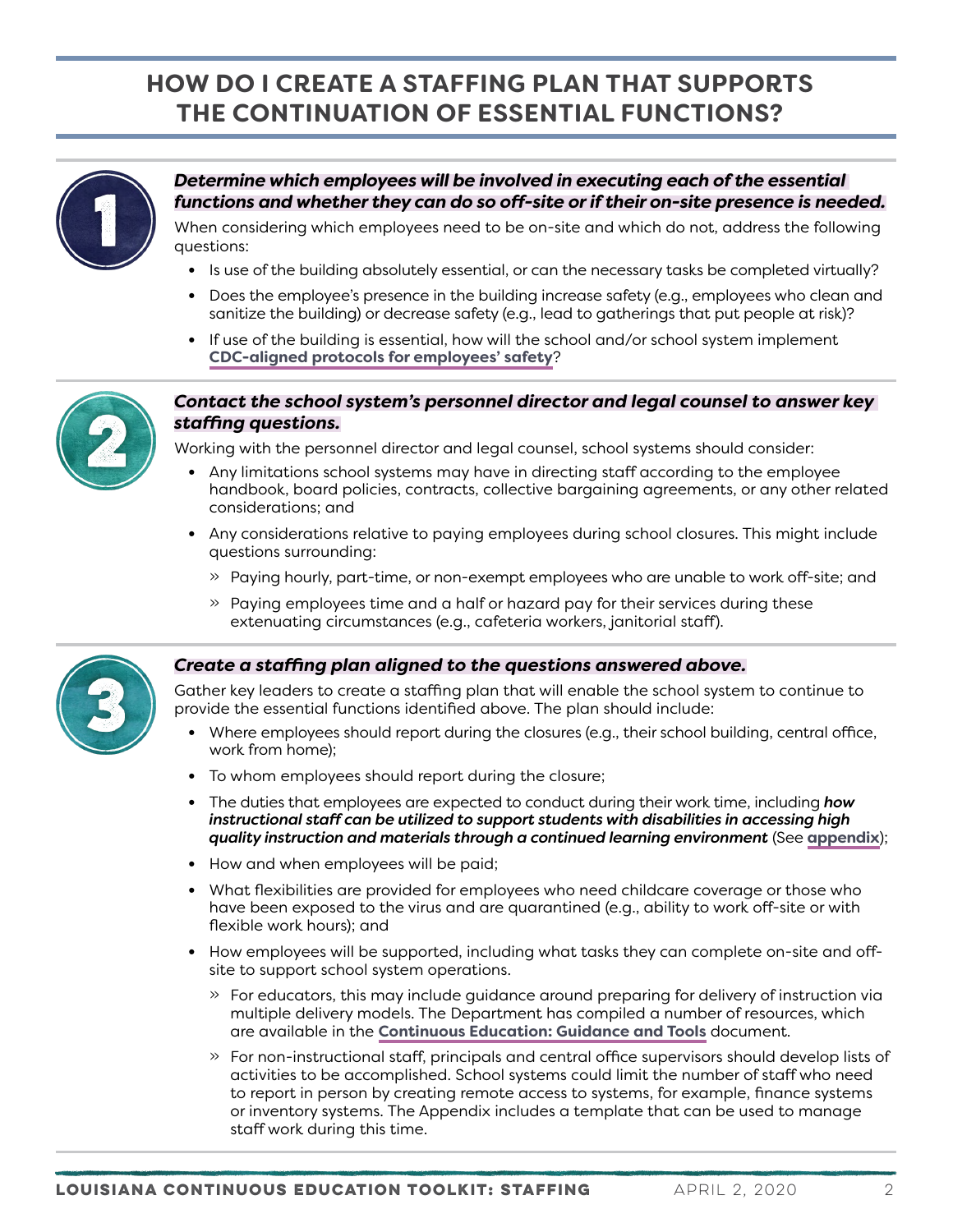

### *Develop a communications plan.*

Effective communication should be a top priority during this time. Once the school system has finalized its staffing plan, it should develop a clear communication plan to inform all staff of the expectations for their service and to create opportunities for ongoing communication. The plan should include:

- **•** Information from the staffing plan, including where employees should report, to whom, and expectations around work tasks. Specify that, as the situation evolves, requirements for staff may change and certain staff may become essential (i.e., must report to their building) who are not currently identified as so;
- **•** Guidance for employees who must report to their worksites, including **[CDC](https://www.cdc.gov/coronavirus/2019-ncov/community/guidance-business-response.html)  [recommendations](https://www.cdc.gov/coronavirus/2019-ncov/community/guidance-business-response.html)**;
- **•** Guidance on how staff should spend their time while schools are closed (see the Template for Managing Ongoing Employee Work in the Appendix);
- **•** Protocol to follow if a staff member tests positive for COVID-19; see guidance from the **CDC** to support creating this protocol; and
- **•** Contact information where employees can direct any questions.
- **•** Regular communications to staff, students, and parents by leadership on a regular basis, for example, each Tuesday, even when there are no major announcements. This will keep your team up-to-date and aligned on next steps and will reassure students and parents.

School and central office staff are among the most trusted people for students, parents and families. School systems can help limit the impact of COVID-19 by influencing people, especially young people, to follow CDC recommendations when out of school. This could include, for example, talking to teens about playing sports in large groups.

While these are unprecedented and challenging times, with sufficient and creative planning, school systems have the ability to develop structures and processes that advance their primary purpose of educating students and ensuring the necessary functions of the system continue. A quality staffing plan will result in students continuing their learning and receiving nutritious meals, as well as schools that are prepared to reopen their doors as soon as they are able.

## <span id="page-2-0"></span>**APPENDIX**

### CENTERS FOR DISEASE CONTROL GUIDANCE FOR ON-SITE EMPLOYEES

Plans should be in place to allow for social distancing to the extent possible, in line with **[Centers for Disease](https://www.cdc.gov/coronavirus/2019-ncov/community/guidance-business-response.html)  [Control and Protection \(CDC\) guidelines](https://www.cdc.gov/coronavirus/2019-ncov/community/guidance-business-response.html)**, for any employees who are continuing to work on-site.

As recommended by the CDC:

- **•** Large gatherings and close contact should be avoided,
- **•** Staff should practice hand hygiene,
- **•** Frequently touched surfaces should be thoroughly and regularly sanitized,
- **•** Symptoms of COVID-19 should be posted around the building, and
- **•** Staff who are feeling sick should not report to work

Note that staff who are asked to report to their building may have concerns, such as a lack of access to childcare or being a member of a population that has been identified as especially vulnerable. These employees may need accommodations or contingency plans.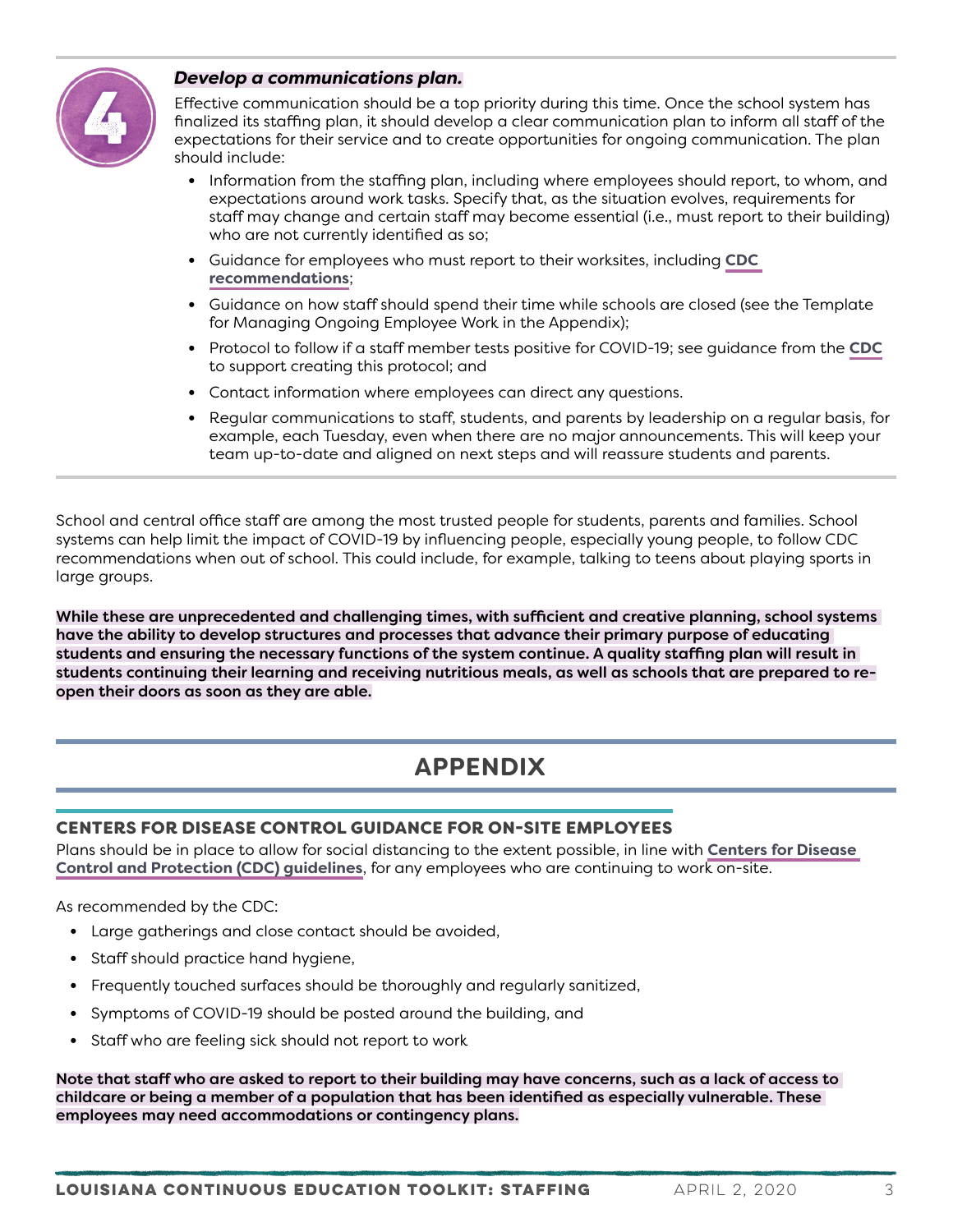## CONTINUOUS EDUCATION FOR STUDENTS WITH DISABILITIES: STAFFING GUIDANCE

When planning for continuous learning, school systems must ensure that students with disabilities are provided with equitable access to high-quality instruction and materials, to the extent possible. School systems offering continuous learning can use current staff in novel ways to continue to provide special education and related services, to the extent possible. The planning and delivery activities outlined below can assist schools in assigning staff actions that will support equitable access to high-quality instruction and materials for students with disabilities.

|                 | <b>Action</b>                                                                                                                                                                                        | <b>General</b><br><b>Education</b><br><b>Teachers</b> | <b>Special</b><br><b>Education</b><br><b>Teachers</b> | Para-<br>professionals<br><b>Staff</b> | <b>Related</b><br>service<br>providers<br>& Other<br><b>Support</b> | <b>Technology</b><br>Support<br><b>Staff</b> |
|-----------------|------------------------------------------------------------------------------------------------------------------------------------------------------------------------------------------------------|-------------------------------------------------------|-------------------------------------------------------|----------------------------------------|---------------------------------------------------------------------|----------------------------------------------|
| <b>Planning</b> | Asses student and family access to<br>technology and resources through<br>the Continuous Learning Survey.                                                                                            |                                                       |                                                       |                                        |                                                                     |                                              |
|                 | Prioritize distribution of technology<br>resources to students who need<br>read alouds and other computer-<br>based accommodations.                                                                  |                                                       |                                                       |                                        |                                                                     |                                              |
|                 | Provide training and resources for<br>educators and support staff on<br>accessibility features.                                                                                                      |                                                       |                                                       |                                        |                                                                     |                                              |
|                 | Share planning for instruction across<br>grade-level teachers to provide<br>additional capacity for providing<br>accommodations and modifications<br>within high-quality instructional<br>materials. |                                                       |                                                       |                                        |                                                                     |                                              |
|                 | Engage in common planning time,<br>either by phone or video conferencing,<br>between general education, special<br>education teachers, and other related<br>service providers.                       |                                                       |                                                       |                                        |                                                                     |                                              |
|                 | Review instructional materials<br>to ensure appropriate<br>accommodations and modifications<br>are included, according to IEPs.                                                                      |                                                       |                                                       |                                        |                                                                     |                                              |
|                 | Provide real-time read aloud support<br>of instructional materials either by<br>phone or virtually, or pre-record read<br>alouds to share with students.                                             |                                                       |                                                       |                                        |                                                                     |                                              |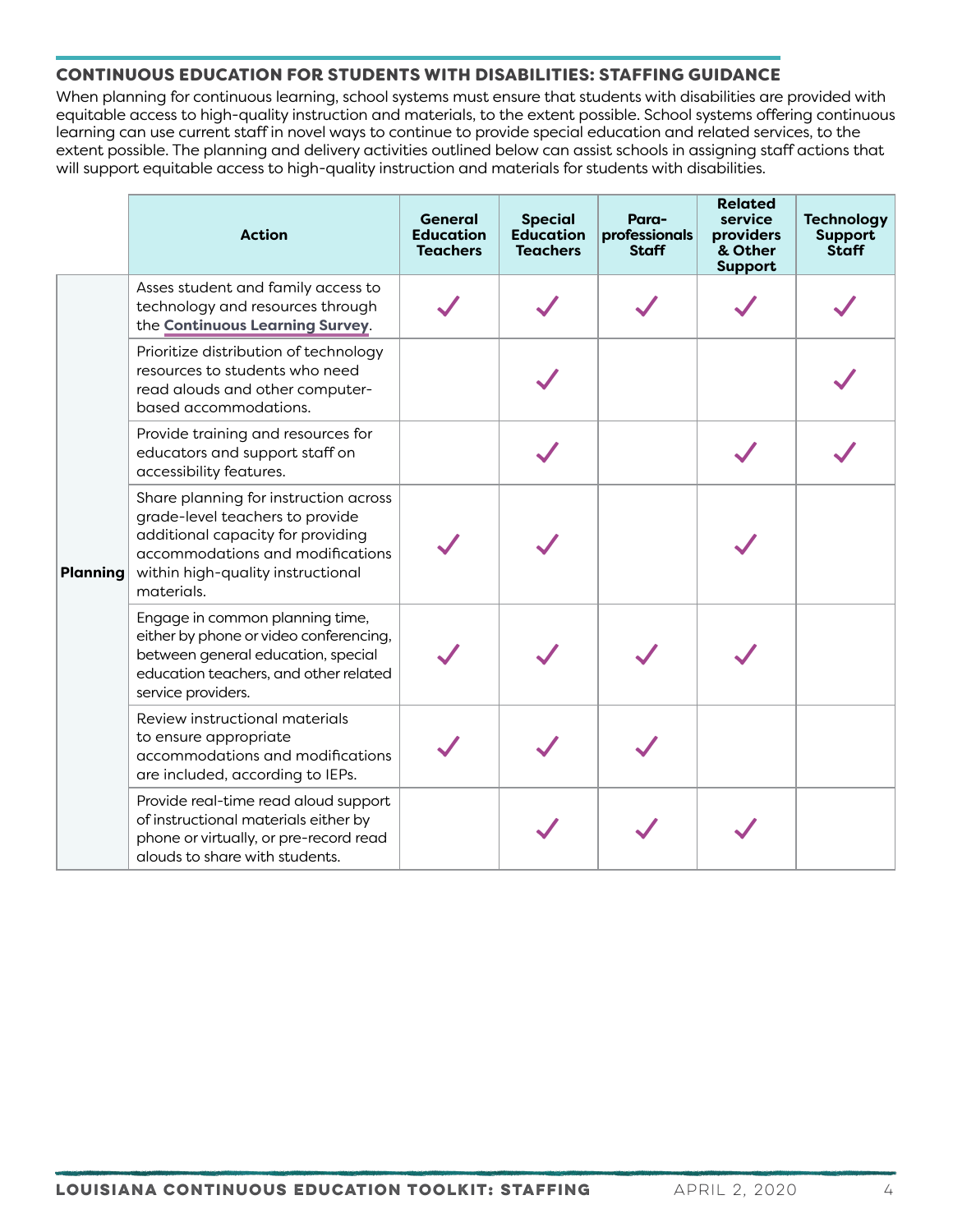|                 | <b>Action</b>                                                                                                                                                                           | <b>General</b><br><b>Education</b><br><b>Teachers</b> | <b>Special</b><br><b>Education</b><br><b>Teachers</b> | Para-<br>professionals<br><b>Staff</b> | <b>Related</b><br>service<br>providers<br>& Other<br><b>Support</b> | <b>Technology</b><br><b>Support</b><br><b>Staff</b> |
|-----------------|-----------------------------------------------------------------------------------------------------------------------------------------------------------------------------------------|-------------------------------------------------------|-------------------------------------------------------|----------------------------------------|---------------------------------------------------------------------|-----------------------------------------------------|
| <b>Delivery</b> | Provide individual support to<br>students in navigating instructional<br>materials either by phone or video<br>conferencing.                                                            |                                                       |                                                       |                                        |                                                                     |                                                     |
|                 | Develop a family "toolkit" of<br>supports such as weekly to-do lists,<br>flexible schedules, or guidance on<br>assignment-specific use of tools<br>and assistive technology.            |                                                       |                                                       |                                        |                                                                     |                                                     |
|                 | Create a special education hotline<br>for parents to call for in-the-moment<br>instructional support needs.                                                                             |                                                       |                                                       |                                        |                                                                     |                                                     |
|                 | Establish weekly check-ins with<br>families to discuss special education<br>supports and services and problem-<br>solve challenges.                                                     |                                                       |                                                       |                                        |                                                                     |                                                     |
|                 | Support the continued<br>implementation of social-emotional<br>learning to support IEP goals.                                                                                           |                                                       |                                                       |                                        |                                                                     |                                                     |
|                 | Plan to continue related services<br>as noted in student IEPs. See<br><b>Continuous Education for</b><br><b>Students with Disabilities: Direct</b><br>Services for additional quidance. |                                                       |                                                       |                                        |                                                                     |                                                     |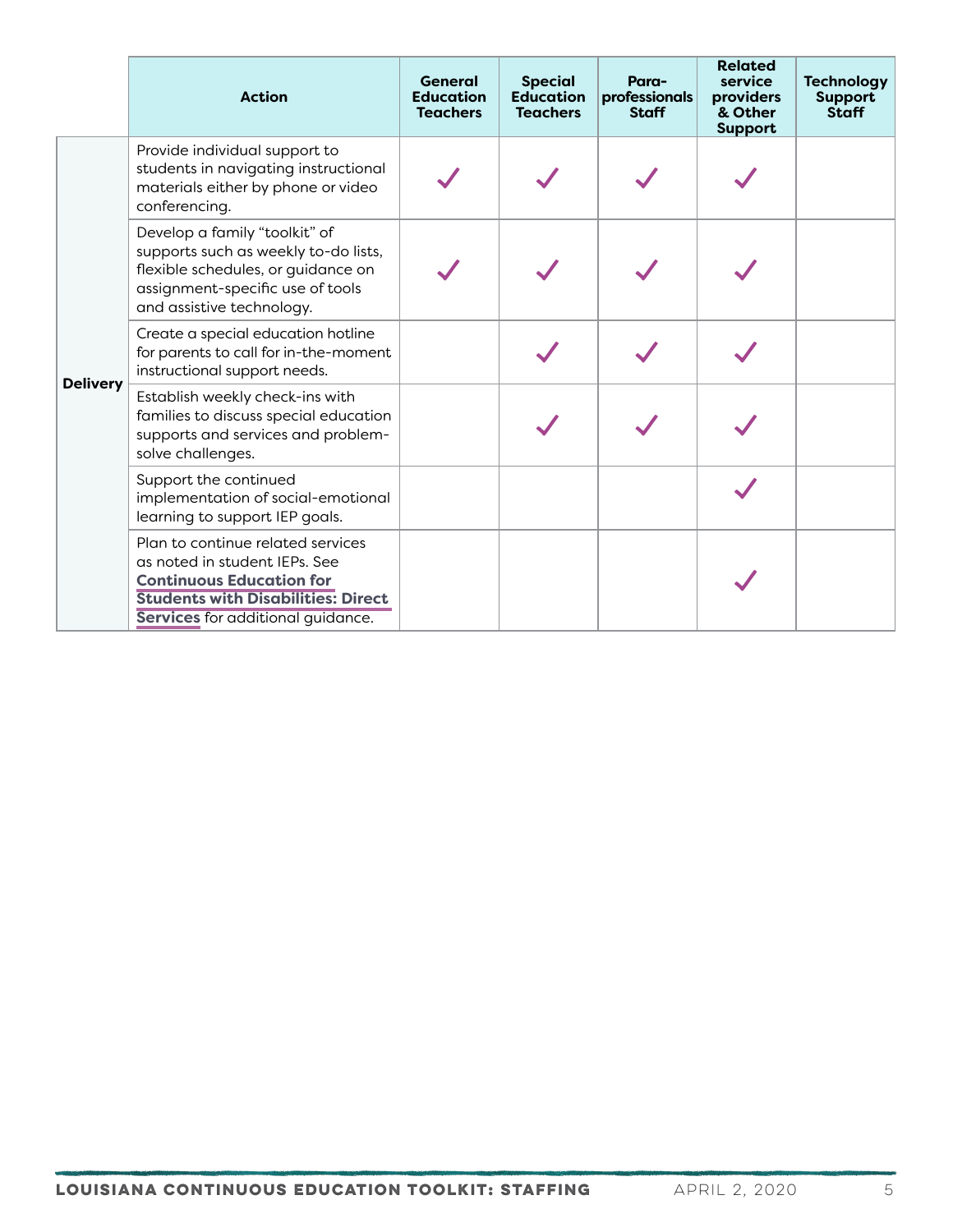### POTENTIAL DUTIES FOR ON-SITE HOURLY EMPLOYEES

School systems may choose to identify alternative work for hourly employees. Options are noted below.

#### *Administrative professionals or other hourly personnel*

Organization: Filing, organization of library books or materials, long-term projects

#### *Bus drivers*

Cleaning and disinfection: Cleaning and sanitizing school buses ; meal delivery for children

#### *Custodial staff*

Cleaning and disinfection: Cleaning and sanitizing school buildings, equipment, etc. in accordance with CDC environmental cleaning and disinfection recommendations

#### *Emergency and safety personnel*

Checking fire alarms, IT, safety equipment, building locks, etc.; reviewing and updating safety and evacuation plans

#### *Maintenance staff*

Repairs or maintenance of the building or grounds that are currently needed or that may normally have been completed during scheduled breaks when students are out of school

#### OFF-SITE EMPLOYEES

#### *Nutrition staff*

Meal creation, packaging and delivery for children, ensuring that all school nutrition programs meet CDC guidelines around minimizing large crowds and sanitization processes

#### *Paraprofessionals*

Professional development, materials development, or organization:

- **•** Professional development: Online professional development resources or other professional development resources that can be completed remotely and without direct instruction
- **•** Materials: Photocopies; laminating, or other support for developing instructional materials
- **•** Organization: Filing, organization of library books or materials, long-term projects

Responsibilities for off-site employees will vary as determined locally by the school system. Teachers and administrators will most likely be focused on providing high quality instruction or on continuing professional learning through online formats. The template below provides guidance on managing employees' work. The **[Continuous](https://www.louisianabelieves.com/docs/default-source/covid-19-resources/louisiana-continuous-education-toolkit---guidance-and-tools.pdf)  [Education: Guidance and Tools](https://www.louisianabelieves.com/docs/default-source/covid-19-resources/louisiana-continuous-education-toolkit---guidance-and-tools.pdf)** document from guidance around implementing high quality instruction.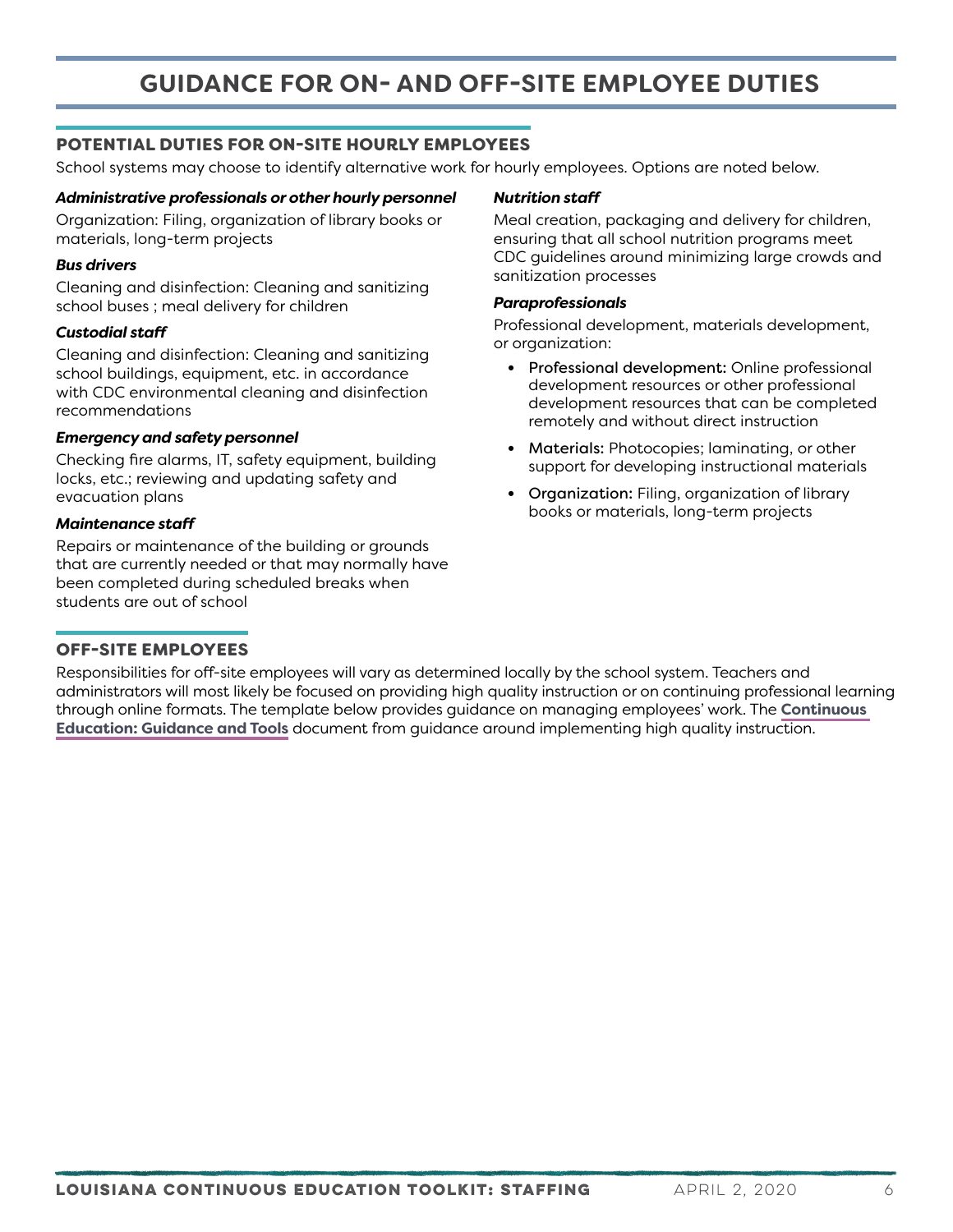## **TEMPLATE FOR MANAGING ONGOING EMPLOYEE WORK**

On-site employees should follow regular hours in accordance with their employment contract. For off-site employees, implementing clear protocols around communication, as well as daily and weekly expectations is vital. Below is a template to assist in communicating schedules and procedures.

## TEMPLATE FOR COMMUNICATING WORK EXPECTATIONS

| <b>Employee Title:</b>                                                                                                 |  |  |  |  |  |  |
|------------------------------------------------------------------------------------------------------------------------|--|--|--|--|--|--|
| Reporting Location (select one):                                                                                       |  |  |  |  |  |  |
| ◯ Regular worksite (insert address):                                                                                   |  |  |  |  |  |  |
| ○ Alternate worksite (insert address):                                                                                 |  |  |  |  |  |  |
| Schedule: The workday will begin at: __________ and conclude at __________.<br>(start time)<br>(end time)              |  |  |  |  |  |  |
| <b>Check-ins and Communication:</b><br>The following includes with whom to check in and at what frequency.             |  |  |  |  |  |  |
| <b>Expected Duties:</b><br>The following is a list of tasks to complete during your time onsite.                       |  |  |  |  |  |  |
| <b>Expectations:</b><br>The following includes information on what it looks like to successfully complete your duties. |  |  |  |  |  |  |
| Resources to Complete your Tasks:                                                                                      |  |  |  |  |  |  |
| Questions? If you have any questions, contact __<br>(name and contact information)                                     |  |  |  |  |  |  |